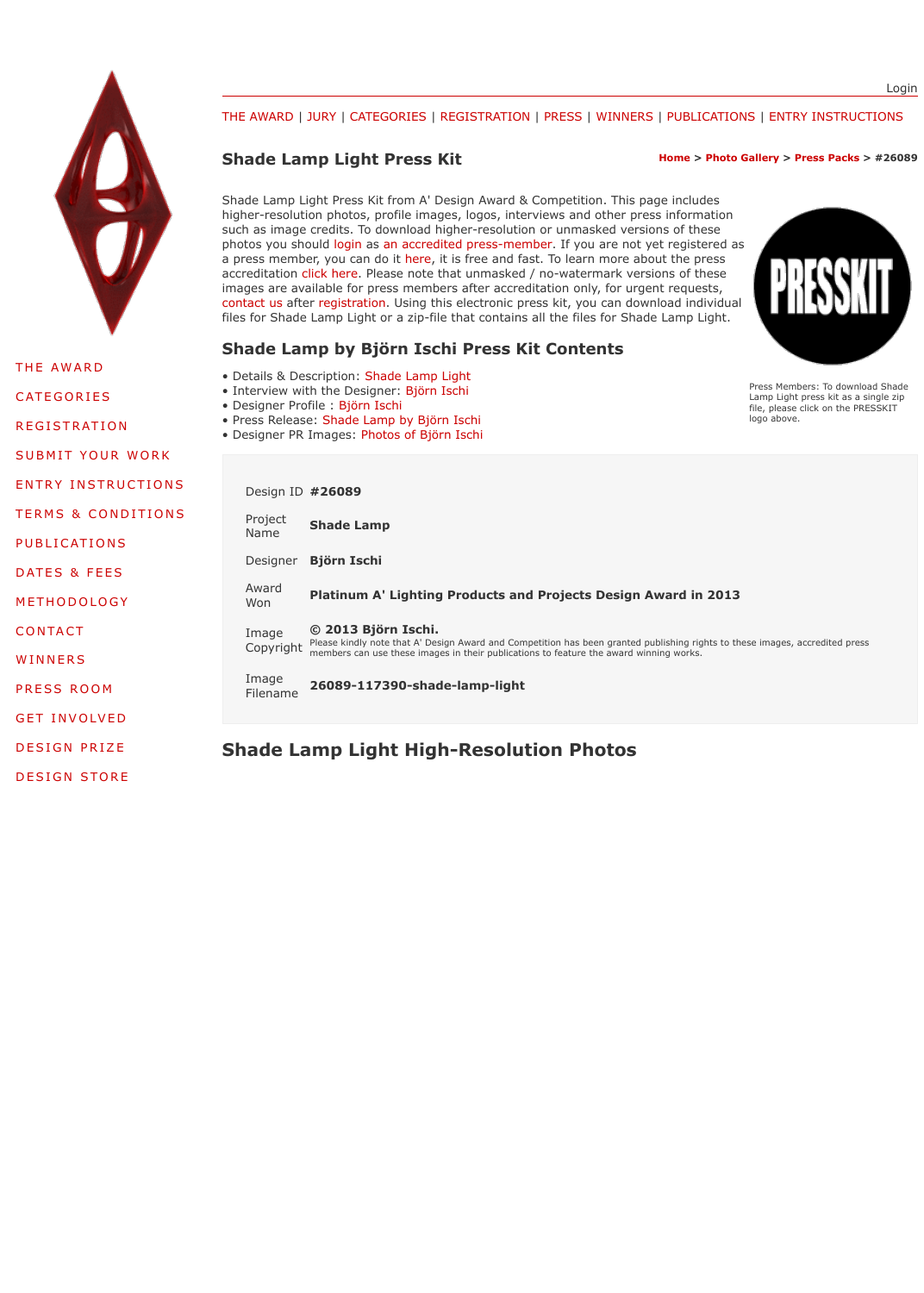# A'DESIGN AWARD<br>& COMPETITION



Shade light bright inspiration dark glow lamp warm illumination dimmer grandmother mother tradition memories emotions Retro earlier now connect generations new future familiar feel near warm simple intimate close dreams longing<br>protective loving haptic comfortable homely cuddly cozy wonderful tender hearty honest giving seek find handy stand lying leaning plug place flat practical space-saving stable simple style space light bulb switch Led touch technology energy-saving two-dimensional three-dimensional everybody direction line time conceptual recognisable<br>comprehensible experience graphic individual unusual fancy designed trendy detail creative form construction accomplished product handle innovative easy timeless eyecatcher present improve apartment shop office restaurant bedroom unmistakeable sober unpretentious Elegance romantic beauty amazing slim womanly sexy atractive sensual esthetic nice pleasant imposing cautious reserved proud luxurious sophisticated intelligent smart clever gentle delicate<br>alternative fascinating bluffing inspiring underrated fresh hapiness look life refreshing diversion b mutable concrete realistic

> Design Björn Ischi

http://www.adesignaward.com

#### **Available Downloads (Requires Login & Press Accreditation):**

- · High-Resolution Image: 3600 x 3600 pixels, 1.43 MB.
- · Unmasked Image: 710 x 710 pixels, 42.73 KB.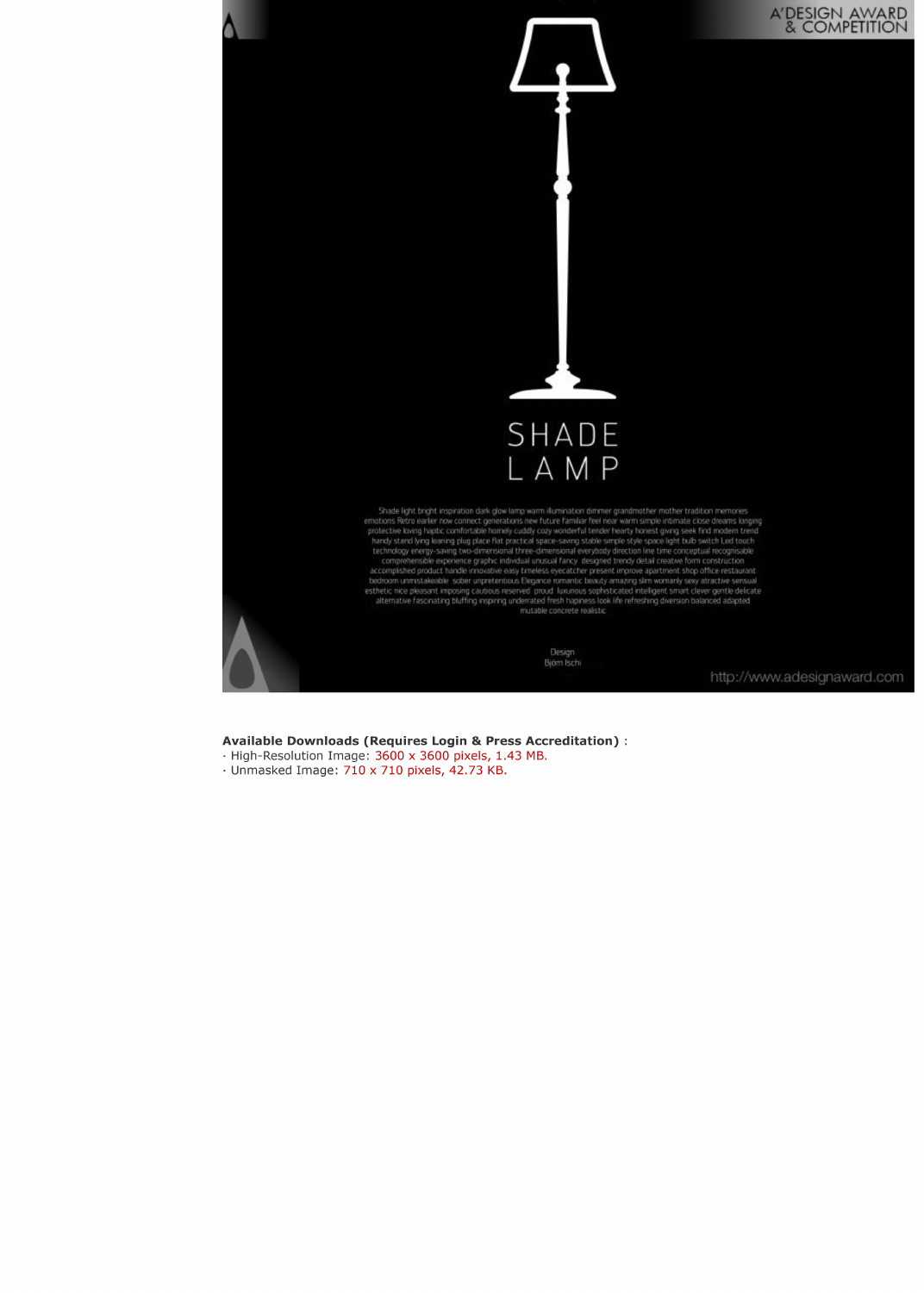

- · High-Resolution Image: 3600 x 3600 pixels, 2.11 MB.
- · Unmasked Image: 710 x 710 pixels, 25.7 KB.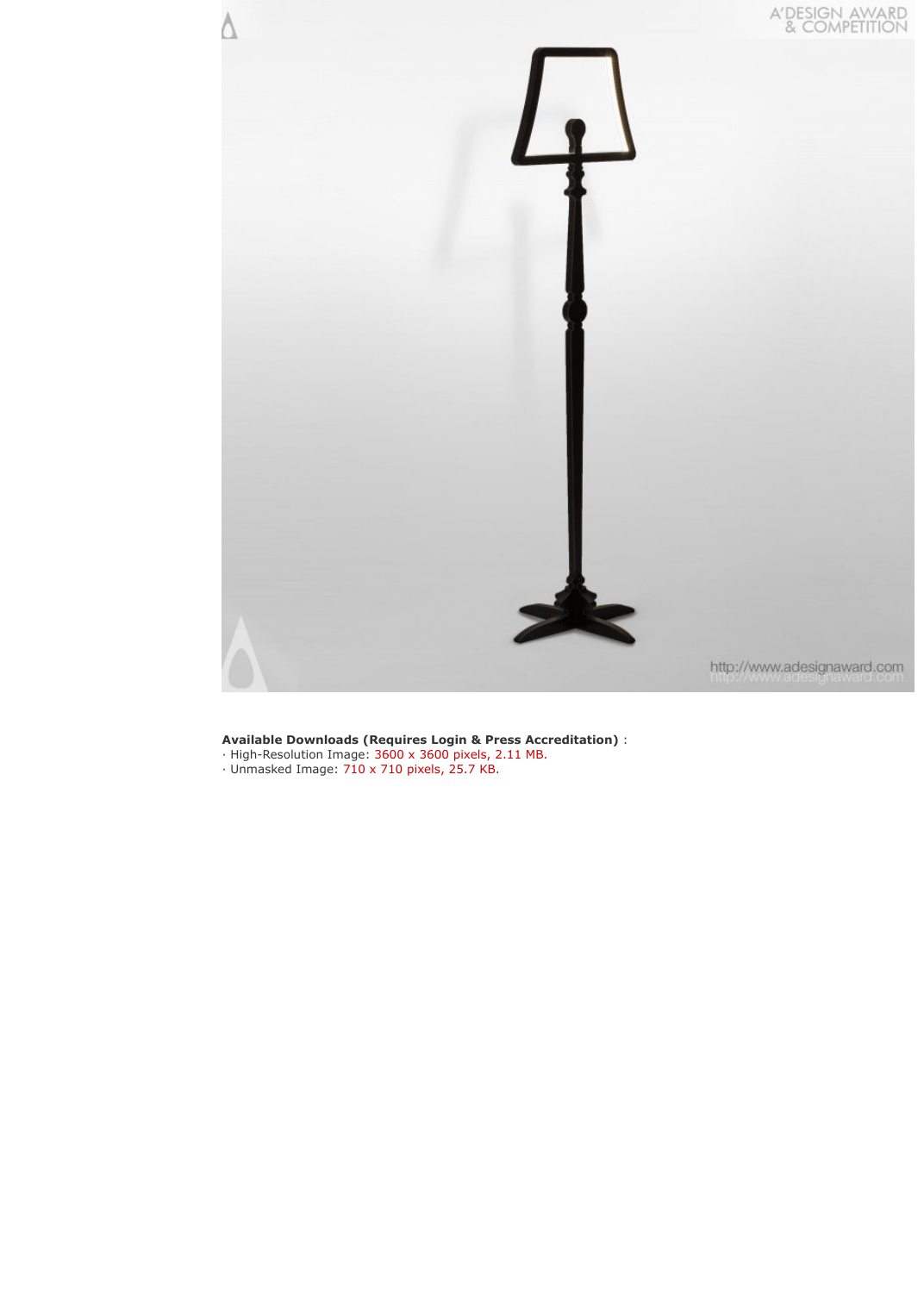

- · High-Resolution Image: 1800 x 1800 pixels, 620.41 KB.
- · Unmasked Image: 710 x 710 pixels, 49.16 KB.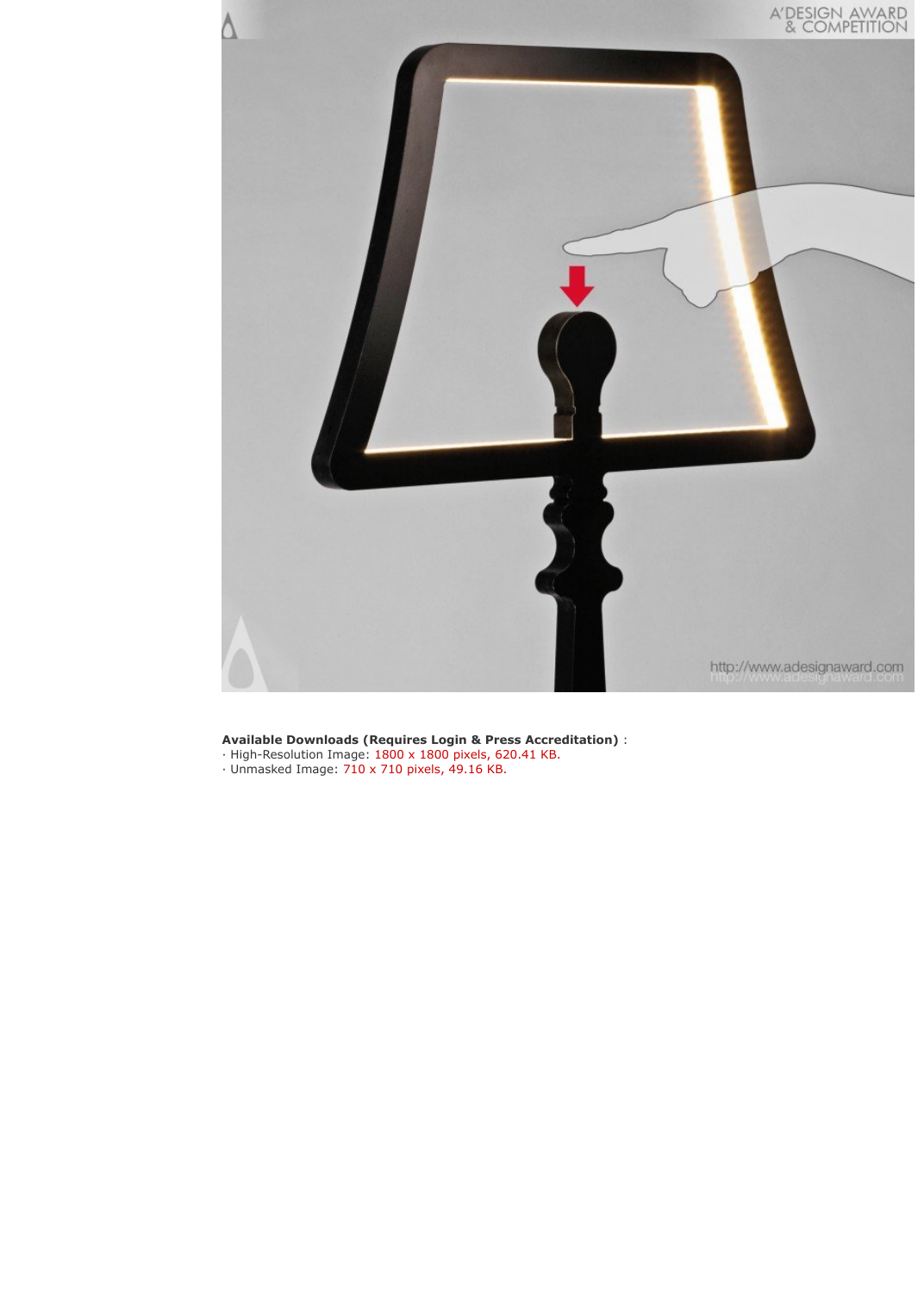

- · High-Resolution Image: 1800 x 1800 pixels, 552.6 KB.
- · Unmasked Image: 710 x 710 pixels, 63.16 KB.